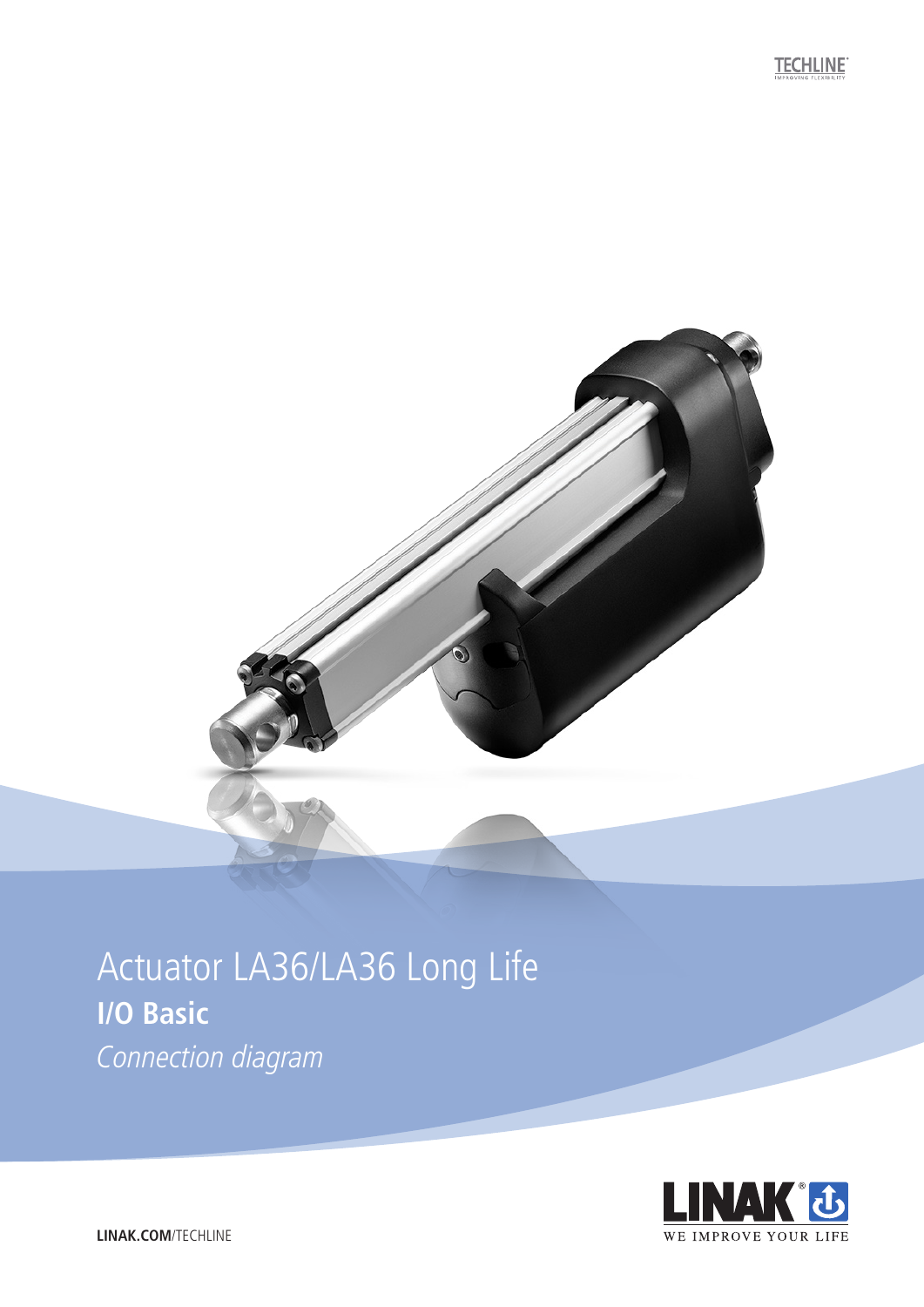# Connection diagram

### I/O Basic 36XXXXXXXXA3XXX=XXXXXXXXXXXXXXX



Not used\*: The I/O Basic actuator can be upgraded to I/O Full, if more functionality is needed - even after purchase. Connect the actuator to Actuator Connect™ via Bluetooth® or a USB adapter cable (must be purchased seperately), and request an unlock key from your local LINAK office.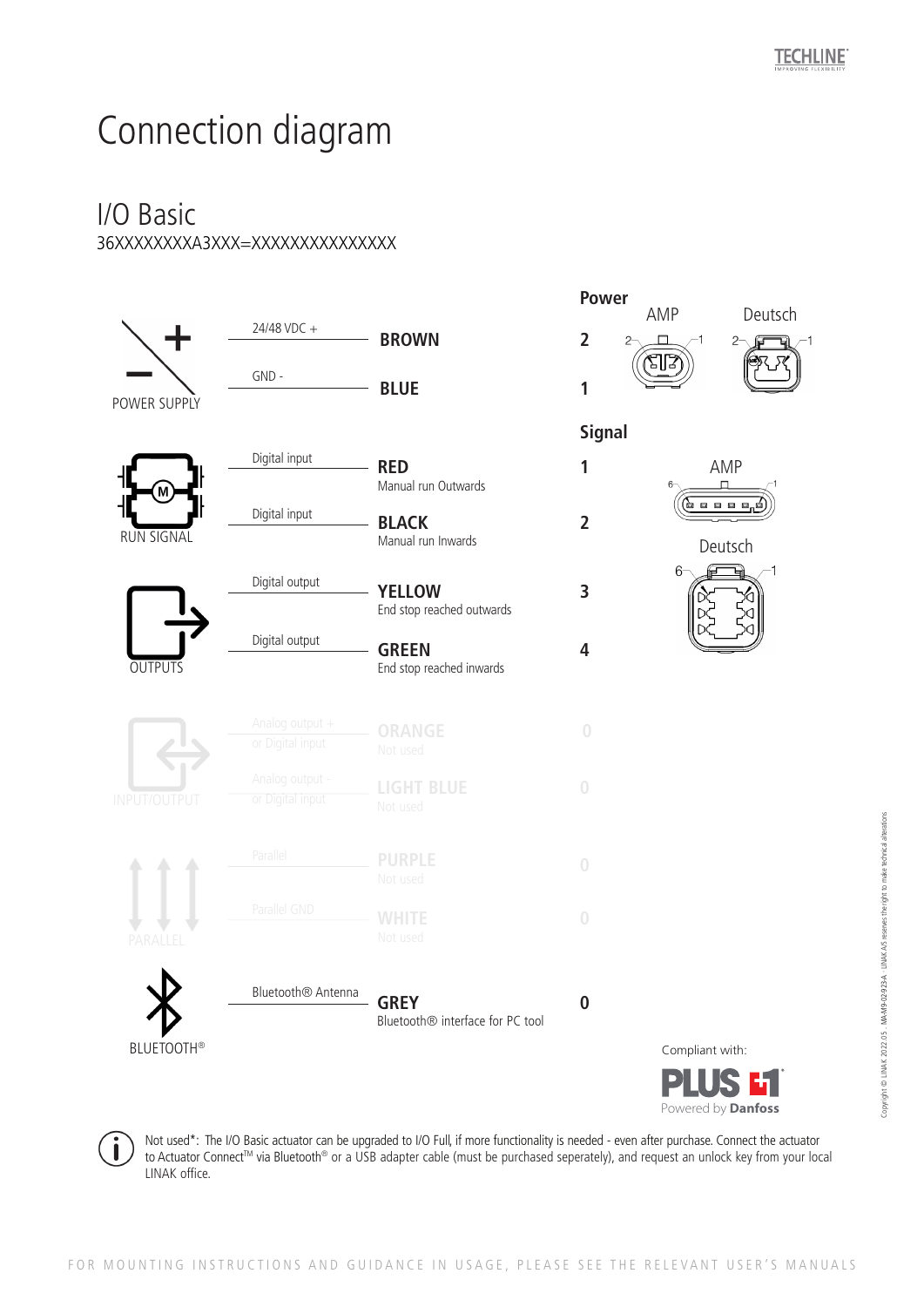# I/O Specifications

| Input/<br><b>Output</b> | <b>Specification</b>                                                                                                                                                                                                                                                                                                              | <b>Comments</b>                                                                                                                                                                                                                                           |
|-------------------------|-----------------------------------------------------------------------------------------------------------------------------------------------------------------------------------------------------------------------------------------------------------------------------------------------------------------------------------|-----------------------------------------------------------------------------------------------------------------------------------------------------------------------------------------------------------------------------------------------------------|
| Description             | I/O is a universal industrial interface developed by<br>LINAK <sup>®</sup> .<br>I/O is a common term used, to describe inputs<br>and outputs<br>As part of the IC (Integrated Controller) range,<br>the I/O interface is offering a range of digital<br>and analog in- and outputs. It can be deployed<br>through all industries. | 1/O                                                                                                                                                                                                                                                       |
| <b>Brown</b>            | 24-48 VDC + (VCC)<br>24V, current limit 13 A<br>48V, current limit 8 A                                                                                                                                                                                                                                                            | Note: Do not swap the power supply polarity on the<br>brown and blue wires!<br>The PCB is coupled to the housing through a capacitor.<br>If the temperature drops below $0^{\circ}$ C, all current limits<br>will automatically increase with a factor 2. |
| Blue                    | $-GND$<br>Connect Blue to negative                                                                                                                                                                                                                                                                                                |                                                                                                                                                                                                                                                           |
| Red                     | Extends the actuator<br>-Standard run                                                                                                                                                                                                                                                                                             | The signal becomes active at:<br>$> 67\%$ of $V_{IN} = ON$<br>The signal becomes inactive at:<br>$<$ 33% of $V_{IN}$ = OFF<br>Input current: 10 mA                                                                                                        |
| <b>Black</b>            | Retracts the actuator<br>-Standard run                                                                                                                                                                                                                                                                                            |                                                                                                                                                                                                                                                           |
| Yellow                  | Digital position output<br>- End stop reached (outwards)                                                                                                                                                                                                                                                                          | Digital outputs:<br>The digital output is active high<br>- Output voltage min. VIN - 2 V<br>- Source current max. 100 mA                                                                                                                                  |
| Green                   | Digital position output<br>- End stop reached (inwards)                                                                                                                                                                                                                                                                           |                                                                                                                                                                                                                                                           |
| Orange                  | Not to be used                                                                                                                                                                                                                                                                                                                    | Actuator can be upgraded to Full version<br>- wire is then used as either an analog output or digital<br>input.                                                                                                                                           |
| Light Blue              | Not to be used                                                                                                                                                                                                                                                                                                                    | Actuator can be upgraded to Full version<br>- wire is then used as either an analog output or digital<br>input.                                                                                                                                           |
| Purple                  | Not to be used                                                                                                                                                                                                                                                                                                                    | Actuator can be upgraded to Full version<br>- wire is then used as parallel communication                                                                                                                                                                 |
| White                   | Not to be used                                                                                                                                                                                                                                                                                                                    | Actuator can be upgraded to Full version<br>- wire is then used as parallel common GND                                                                                                                                                                    |
| Grey                    | Antenna for Bluetooth®                                                                                                                                                                                                                                                                                                            | The grey wire is used to strenghten the Bluetooth signal,<br>allowing a stable wireless connection and has no func-<br>tionality during operation.                                                                                                        |